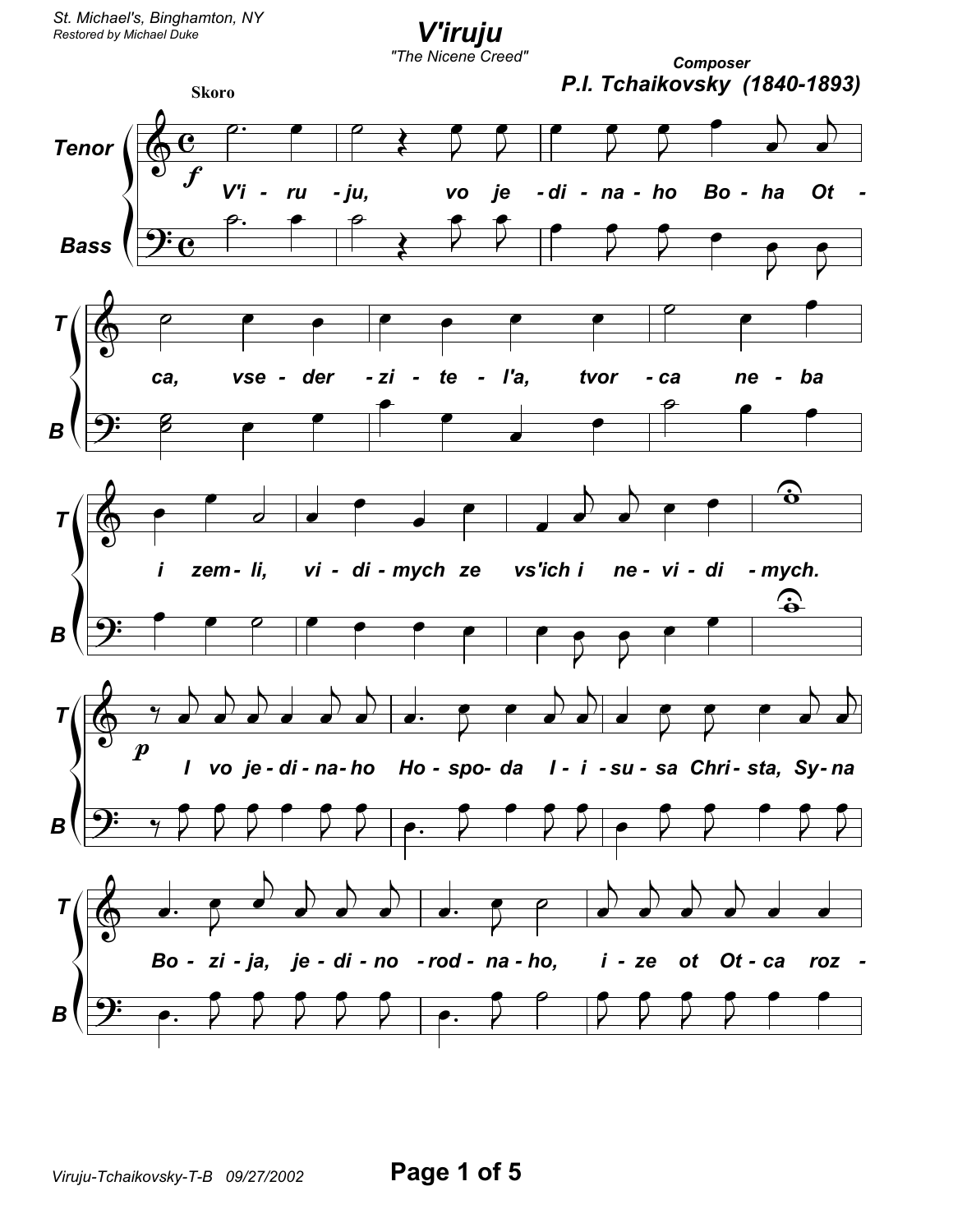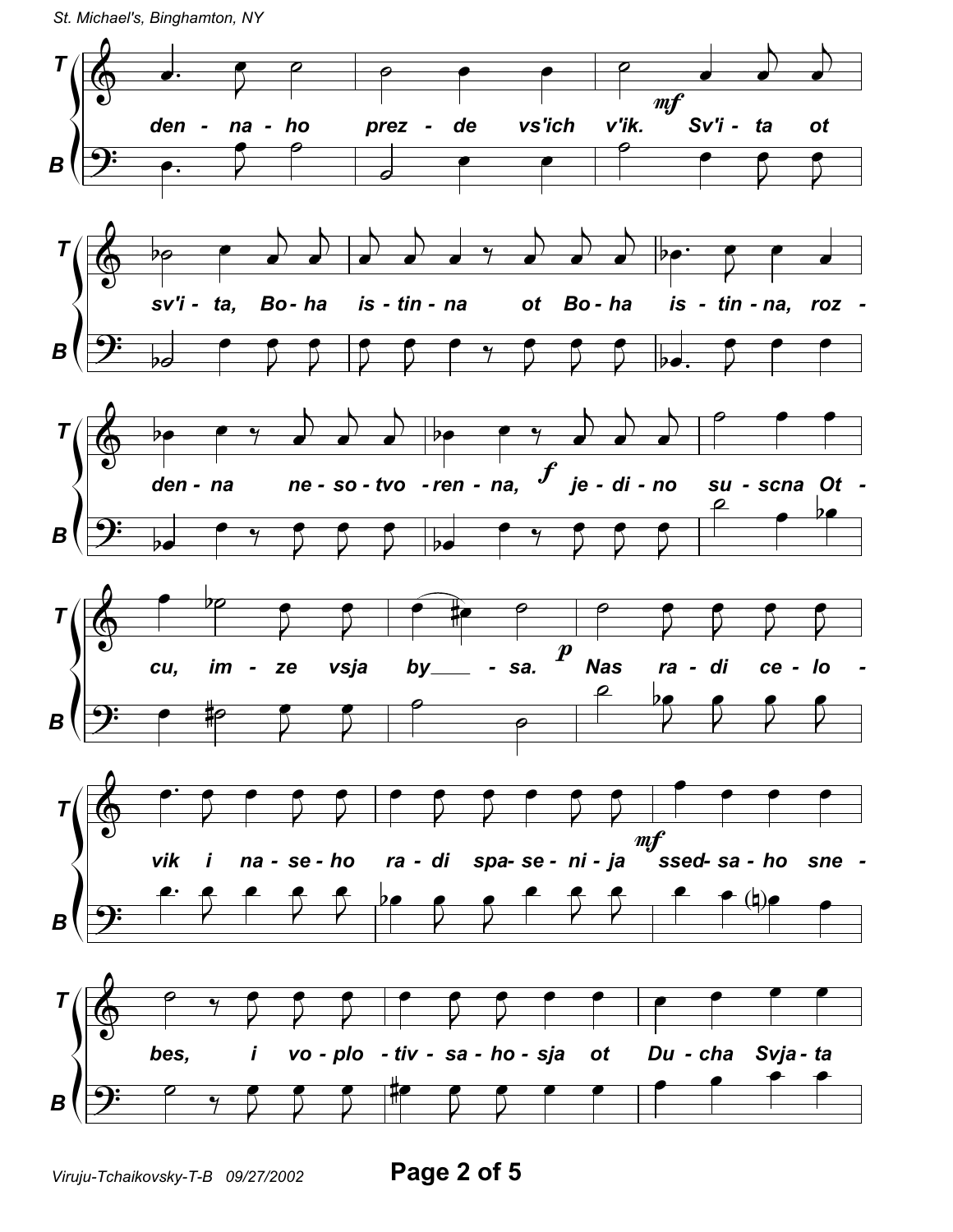

Viruju-Tchaikovsky-T-B 09/27/2002

Page 3 of 5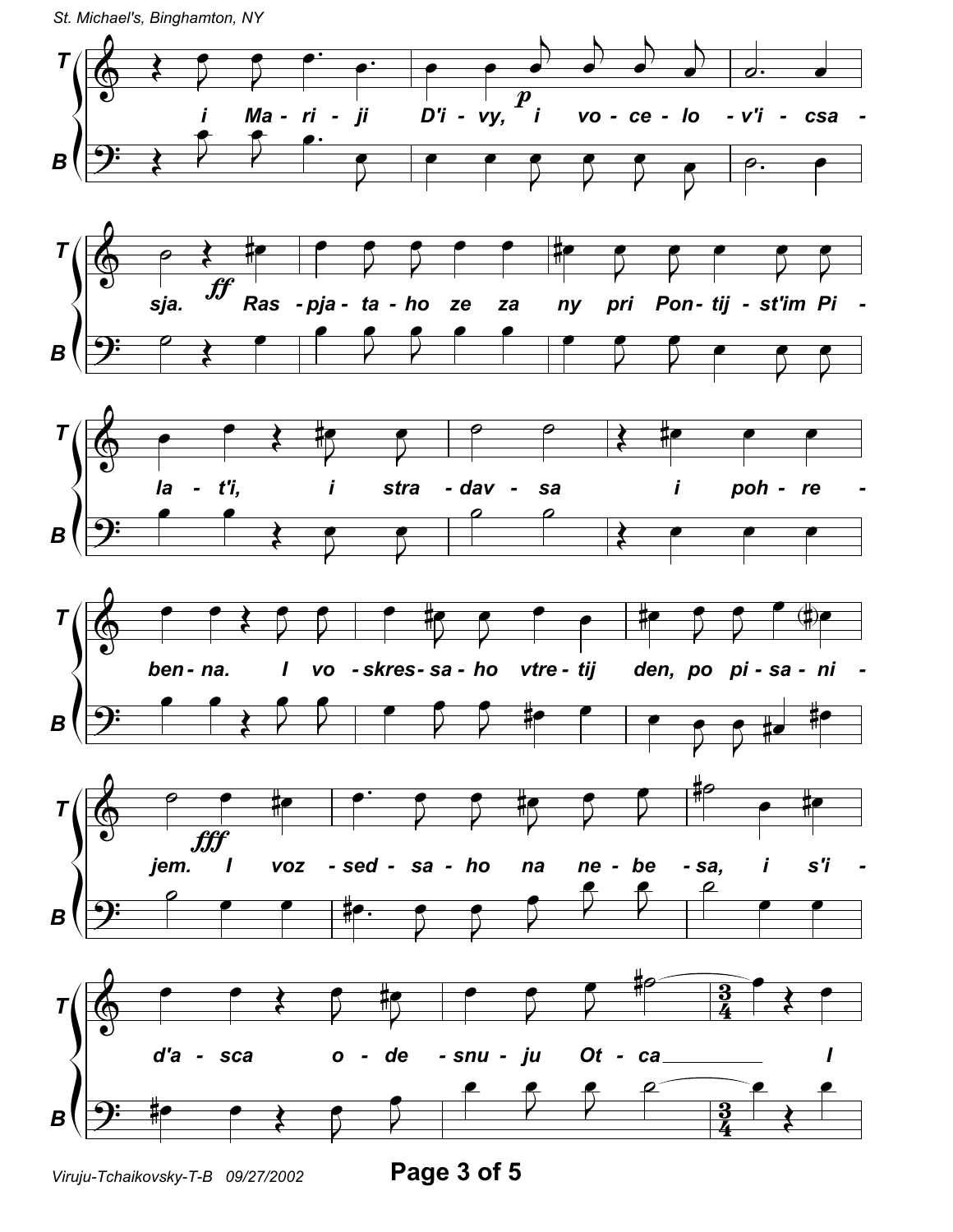